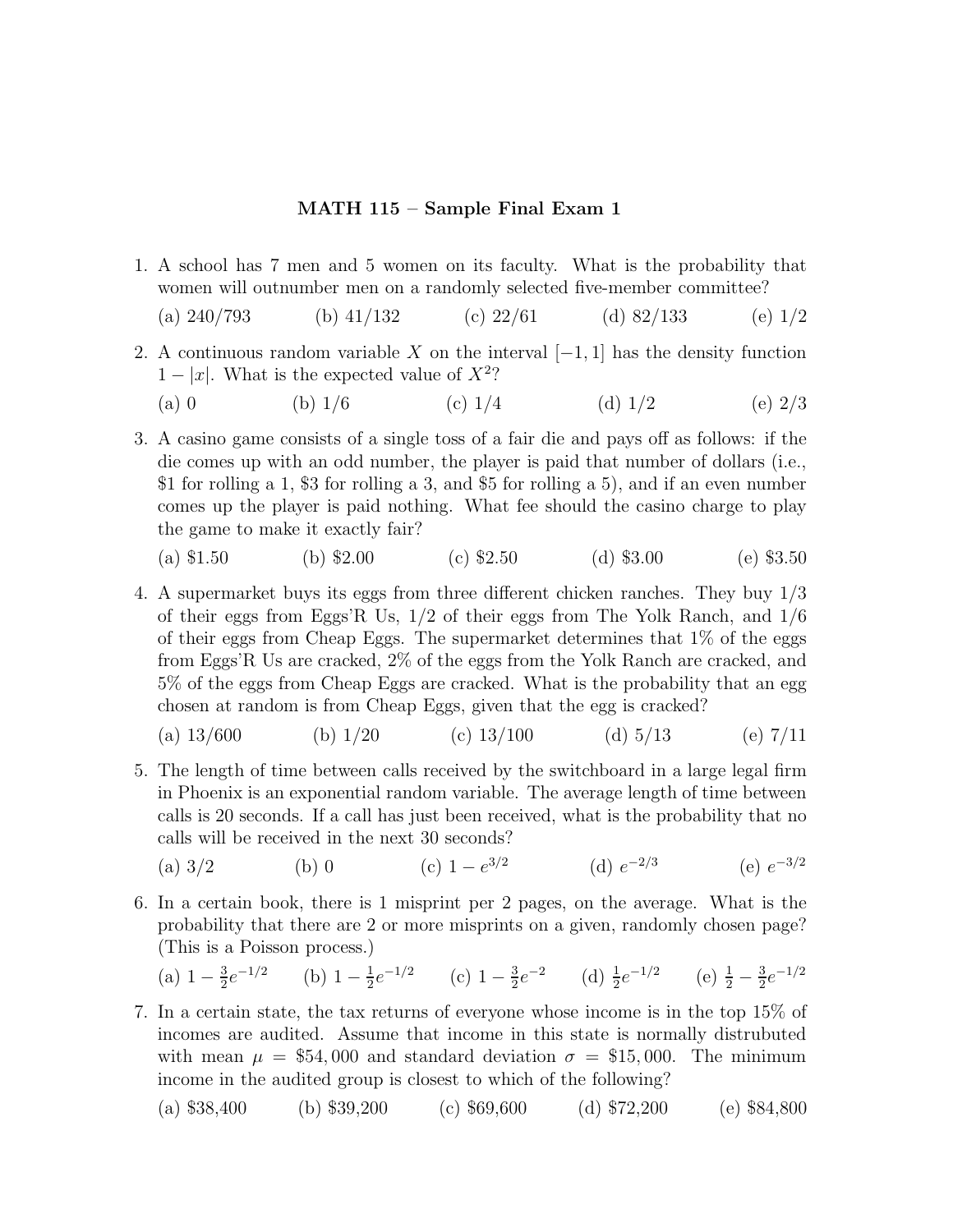8. Each of the graphs below is the contour plot showing the level curves of one of the listed functions. Match the functions with their contour plots.



(a)  $f(x, y) = x^2 + y^2$  (b)  $f(x, y) = x^2 - y^2$  (c)  $f(x, y) = xy$  (d)  $f(x, y) = x - y$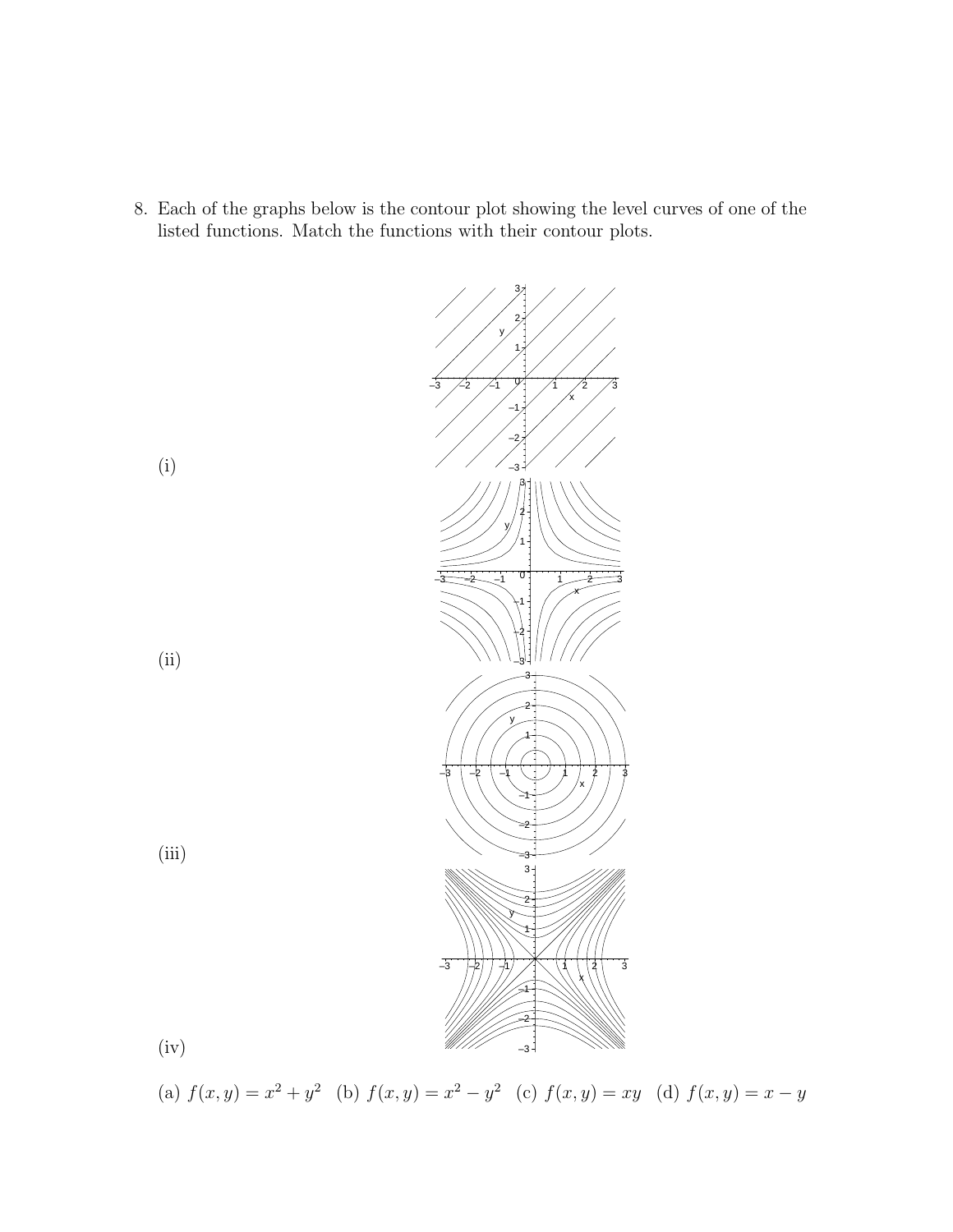9. The tangent plane to the graph of  $z = 3x^2y - e^{xy} + 4y$  at the point (0,1,3) is

(a) 
$$
z = 4x + y + 2
$$
  
\n(b)  $z = -x + 2y + 1$   
\n(c)  $z = -x + 4y - 1$   
\n(e)  $z = 2x + 4y - 1$   
\n(f)  $z = 2x - 4y + 7$ 

10. The graph of the function  $f(x, y) = y^3 - x^2 + 6x - 12y + 5$  has exactly one saddle point. The value of  $f(x, y)$  at the saddle point is:

(a) 
$$
-38
$$
 (b)  $-24$  (c)  $-2$  (d) 0 (e) 24

11. Find the point(s) closest to (1,0) on the ellipse  $x^2/3 + y^2 = 1$ .

(a) (1,0) (b) (0, 
$$
\pm 1
$$
) (c) ( $\sqrt{3}$ , 0) (d) ( $\pm 3/2$ , 1/4) (e) (3/2,  $\pm 1/2$ )

12. Evaluate the double integral of  $f(x, y)=2xy$  over the region in the half-plane  $x > 0$  that lies between the parabolas  $y = x^2$  and  $y = 2 - x^2$ .

- (a) 3 (b)  $1/2$  (c) 1 (d) −1 (e) 0
- 13. The value of  $\int_0^1$  $\int_0^1$ *y*2  $ye^{x^2} dx dy$  is equal to: (a)  $e-1$  (b)  $\frac{1}{4}(e-1)$  (c)  $\frac{1}{4}e$  (d)  $\frac{1}{2}(e-1)$  (e)  $e-\frac{1}{2}$
- 14. Which of the following systems of linear equations have infinitely many solutions?

$$
(I) \begin{cases} x - 2y + 5z = 7 \\ y - 2z = 4 \end{cases} (II) \begin{cases} x - y + 4z - 3w = 2 \\ z + 2w = 8 \\ w = 3 \end{cases}
$$

$$
(III) \begin{cases} x + y - z = 1 \\ x - 2z = 1 \\ 3y - 6z = 4 \end{cases} (IV) \begin{cases} x + 2y - z = 2 \\ x - z = 3 \\ 2x - 2z = 6 \end{cases}
$$

(a) I, II and IV only (b) I, II, III and IV (c) I,II and III only (d) I and II only (e) III and IV only

15. Suppose *M* is a 2 × 2 matrix. If  $M^2 = \begin{bmatrix} -2 & -3 \\ 1 & 1 \end{bmatrix}$  and  $M^5 = \begin{bmatrix} -2 & -3 \\ 1 & 1 \end{bmatrix}$ , find M. (a)  $\begin{bmatrix} -2 & -3 \\ 1 & 1 \end{bmatrix}$  (b)  $\begin{bmatrix} 1 & 1 \\ -2 & -3 \end{bmatrix}$  $-2$   $-3$  $\begin{bmatrix} 1 & 3 \\ -1 & 2 \end{bmatrix}$  (d)  $\begin{bmatrix} 1 & 3 \\ -1 & -2 \end{bmatrix}$  $-1$   $-2$  $\begin{bmatrix} 2 & -1 \\ 3 & 2 \end{bmatrix}$